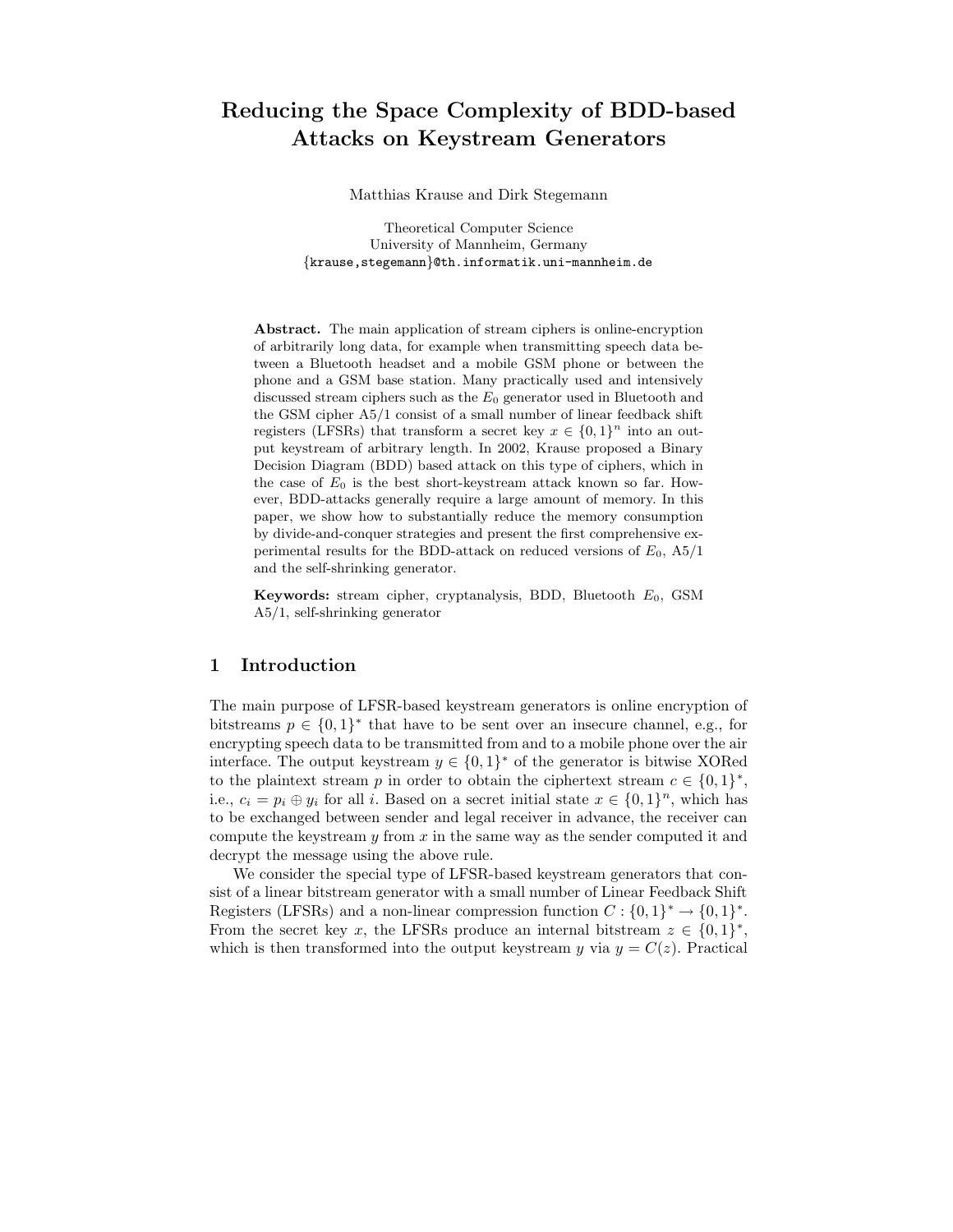examples for this design include the  $E_0$  generator, which is used as a building block for the cipher used in the Bluetooth standard for short-range wireless communication [4], the A5/1 generator from the widely used GSM standard for mobile telephones [5], and the self-shrinking generator [14].

Currently, the best attacks on  $E_0$  in terms of time and memory requirements are algebraic attacks [1, 6] and correlation attacks [12, 11], but both types rely on the rather unrealistic assumption that a large amount of output keystream is available. The correlation attacks presented in [12, 11] additionally depend on the linearity of the key-schedule and other specific properties of the Bluetooth encryption system that could easily be altered in future versions of the cipher. Particularly, in [2] it was shown that small changes of the cipher design could completely avert the correlation attack in [12] and significantly worsen the efficiency of algebraic attacks on  $E_0$ .

The attack by Krause [10], which we consider in this paper, is a generic attack in the sense that it does not depend on specific design properties of the respective cipher. It only relies on the assumptions that the generator's output behaves pseudorandomly and that the test whether a given internal bitstream z produces a sample keystream can be represented in a Free Binary Decision Diagram (FBDD) of size polynomial in the length of z. In the case of  $E_0$ , the BDD-attack can easily be extended to an attack on the whole Bluetooth cipher. Another major advantage of the attack is that it reconstructs the secret key from the shortest information-theoretically possible prefix of the keystream; in the case of  $E_0$  and  $A5/1$ , the first keystream frame already suffices to obtain all the information that is needed to compute the initial state, whereas both algebraic attacks and correlation attacks depend on the unrealistic number of at least 2 <sup>23</sup> available keystream frames. In fact, the BDD-attack is the best short-keystream attack on  $E_0$  that is known so far.

Unlike both algebraic and correlation attacks, BDD-attacks can also be applied to irregularly clocked keystream generators like the A5/1 generator, for which the BDD-attack is one of the best generic attacks that do not depend on special properties of the GSM encryption system.

However, one drawback of the BDD-attack is its high memory consumption. We will approach this problem by presenting various efficiently parallelizable divide-and-conquer strategies (DCS) for  $E_0$  and  $A5/1$  that substantially reduce the memory requirements and allow us to tackle much larger keylengths with fixed computational resources. In the case of  $E_0$ , our DCS lowers the attack's memory requirements by a factor of  $2^{25}$  and additionally yields a slight theoretical improvement of the theoretical runtime. Hence, we obtain the best attack on  $E_0$  under realistic assumptions.

In [10], the application of the basic BDD-based attack to  $E_0$ , A5/1 and the self-shrinking generator were already theoretically described, but with rather pessimistic assumptions on the time and space requirements. We present the first comprehensive experimental results for the BDD-attack on reduced versions of these ciphers, showing that the performance in practice does not substantially deviate from the theoretical figures.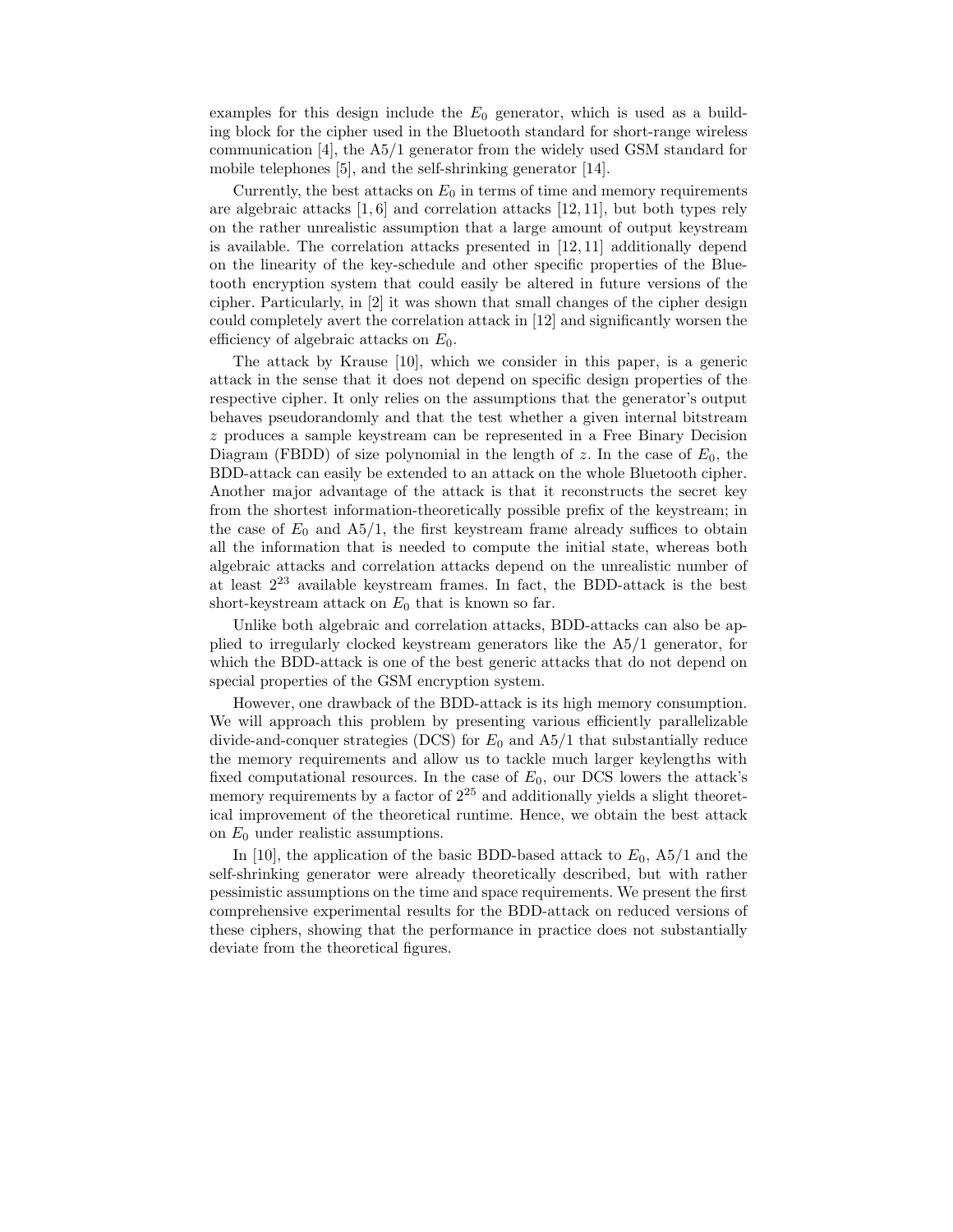This paper is organized as follows. In Sect. 2, we introduce some notations, give an overview of Binary Decision Diagrams and their algorithmic properties, and review the original BDD-based attack presented in [10]. The impact of the BDD-attack on the keystream generators  $E_0$ ,  $A5/1$  and the self-shrinking generator are described together with their basic definitions in Sect. 3. Section 4 introduces our divide-and-conquer strategies for the attacks on  $E_0$  and  $A5/1$ , and Sect. 5 presents our experimental results. Finally, Sect. 6 concludes the paper.

## 2 Preliminaries

#### 2.1 LFSR-based Keystream Generators

In order to establish a consistent notation, we restate the definitions of linear feedback shift registers, linear bitstream generators and LFSR-based keystream generators and their basic properties.

**Definition 1.** A Linear Feedback Shift Register *(LFSR)* of length n with a coefficient vector  $c = (c_1, \ldots, c_n) \in \{0,1\}^n$  takes an initial state  $x = (x_0, \ldots, x_{n-1}) \in$  $\{0,1\}^n$  as input and produces a bitstream  $l(x) = l_0(x), l_1(x), \ldots, l_i(x), \ldots$  according to

$$
l_i(x) := \begin{cases} x_i & \text{for } 0 \le i \le n-1 \\ \bigoplus_{k=0}^{n-1} c_{k+1} \cdot l_{i-n+k}(x) & \text{for } i > n-1 \end{cases}
$$

.

Note that each output bit of an LFSR is a linear combination of the initial state bits and that for each position i, there exists a subset  $D(i) \subseteq \{0, \ldots, n-1\}$  such that  $l_i(x) = \bigoplus_{j \in D(i)} x_j$ . We call  $D(i)$  the *domain* of *i*.

In practice, an LFSR is implemented in hardware with  $n$  binary register cells that are connected by a feedback channel.

**Definition 2.** A Linear Bitstream Generator L consists of  $k > 1$  parallel LFSRs  $L^r$  of length  $n_r$ ,  $r \in \{0, \ldots, k-1\}$ , and  $n_0 + \ldots + n_{k-1} = n$ . L produces a bitstream  $L(x) = L_0(x), L_1(x), \ldots, L_i(x), \ldots$  where

$$
L_i(x) := l_{s(i)}^{r(i)}\left(x^{r(i)}\right) \text{ where } \begin{aligned} r(i) &= i \mod k \\ s(i) &= i \text{ div } k \end{aligned}
$$

*i.e.*, the *i*-th output bit of L corresponds to the  $s(i)$ -th output bit of LFSR  $L^{r(i)}$ . The initial states  $x^p$  of the LFSRs  $L^p$ ,  $p \in \{0, \ldots, k-1\}$ , form the initial state  $x \in \{0,1\}^n$  of L. For  $i \geq 1$ , we denote by  $L_{\leq i}(x)$  the *i*-extension of x, *i.e.*, the first i output bits  $L_0(x), \ldots, L_{i-1}(x)$  that L produces from x.

**Definition 3.** An LFSR-based  $(k, l)$ -keystream generator (or  $(k, l)$ -combiner)  $K = (L, C)$  consists of a linear bitstream generator L with k LFSRs and a nonlinear compression function  $C: \{0,1\}^* \to \{0,1\}^*$  with l memory bits. From the secret key  $x \in \{0,1\}^n$  that L is initialized with, K computes an internal bitstream  $z = L(x)$  and transforms z into the output keystream via  $y = C(z)$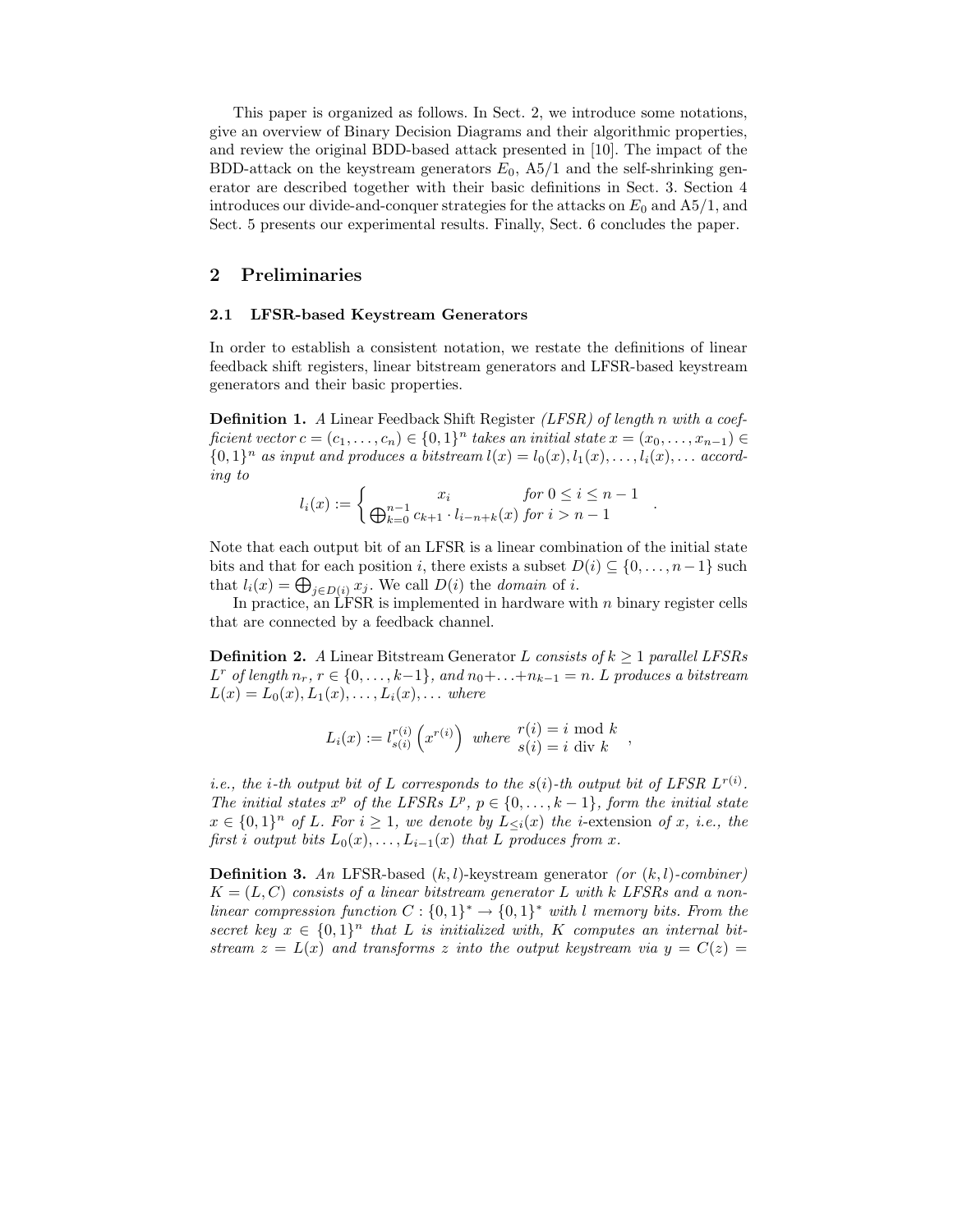$y_0, y_1, \ldots, y_i, \ldots$  The compression function C computes the keystream in an online manner, i.e., there exists a function  $\delta : \mathbb{N} \to \mathbb{N}$  with  $\delta(i) < \delta(j)$  for  $i < j$ , such that  $y_i = C(z_0, \ldots, z_{\delta(i)-1}),$  i.e.,  $y_i$  only depends on the first  $\delta(i)$  bits of z. Moreover, C reads the internal bits in the order in which they are produced by the LFSRs, i.e., for  $s > 0$  and all  $r \in \{0, \ldots, k-1\}$ ,  $L_{k \cdot s+r}(x)$  is not read before  $L_{k\cdot (s-1)+r}(x)$ .

We call a number  $i \geq 1$  a key position in  $L(x)$  if  $L_i(x)$  corresponds to one of the x-bits and a non-key position otherwise. Correspondingly, we denote by  $KP(i)$  the set of key positions in  $\{0,\ldots,i-1\}$  and by  $KB(z) \in \{0,1\}^{|KP(i)|}$  the bits at the key positions in  $L(x)$ . Let  $n_{min}$  denote the maximum i for which all  $i' \leq i$  are key positions and  $n_{\text{max}}$  the minimum i for which all  $i' > i$  are non-key positions.

In the context of the previous definitions, we can characterize the well-known regularly clocked combiners with memory (or shortly regular  $(k, l)$ -combiners), which consist of k LFSRs and an *l*-bit memory unit, in the following way.

**Definition 4.** We call an LFSR-based  $(k, l)$ -keystream generator regular, if  $y_i$ only depends on the internal bits  $(z_{ki},...,z_{(k+1)i-1}), i.e.,$  the  $(i + 1)$ -st output bits of the LFSRs, and the state of the memory bits in iteration i.

**Definition 5.** Let  $\gamma$  denote the best-case compression ratio  $\gamma \in (0, 1]$ , *i.e.*,  $\gamma m$ is the maximum number of keybits that C produces from internal bitstreams of length m. For a randomly chosen and uniformly distributed internal bitstream  $Z^{(m)} \in \{0,1\}^m$  and a random keystream Y, we define the average information that Y reveals about  $Z^{(m)}$  as  $\alpha := \frac{1}{m} I(Z^{(m)}, Y) \in (0, 1]$ .<sup>1</sup>

For a randomly chosen and uniformly distributed internal bitstream  $z \in \{0,1\}^m$ , the probability of the keybits  $C(z)$  being a prefix of a given keystream  $y \in \{0,1\}^*$ can be expressed as

 $Prob_z[C(z)]$  is prefix of  $y$  =

$$
\sum_{i=0}^{\lceil \gamma m \rceil} Prob_{z \in \{0,1\}^m} [|C(z)| = i] \cdot Prob_{z \in \{0,1\}^m, |C(z)| = i} [C(z) = (y_0, \ldots, y_{i-1})] .
$$

Concerning this probability, we will make the following assumption.

Assumption 1 (Independence Assumption). For all  $m \geq 1$ , a randomly chosen, uniformly distributed internal bitstream  $z \in \{0,1\}^m$ , and all keystreams  $y \in \{0,1\}^*$ , we have  $Prob_z[C(z)$  is prefix of  $y] = p_C(m)$ , i.e., the probability of  $C(z)$  being a prefix of y is the same for all y.

As shown in [10], Assumption 1 yields  $\alpha = -\frac{1}{m} \log_2 p_C(m)$ . From a straightforward calculation (c.f. [10] for details), we obtain

**Observation 1.** For a regular  $(k, l)$ -combiner, it is  $\alpha = \gamma = \frac{1}{k}$ .

Recall that for two random variables A and B, the value  $I(A, B) = H(A) - H(A|B)$ defines the information that  $B$  reveals about  $A$ .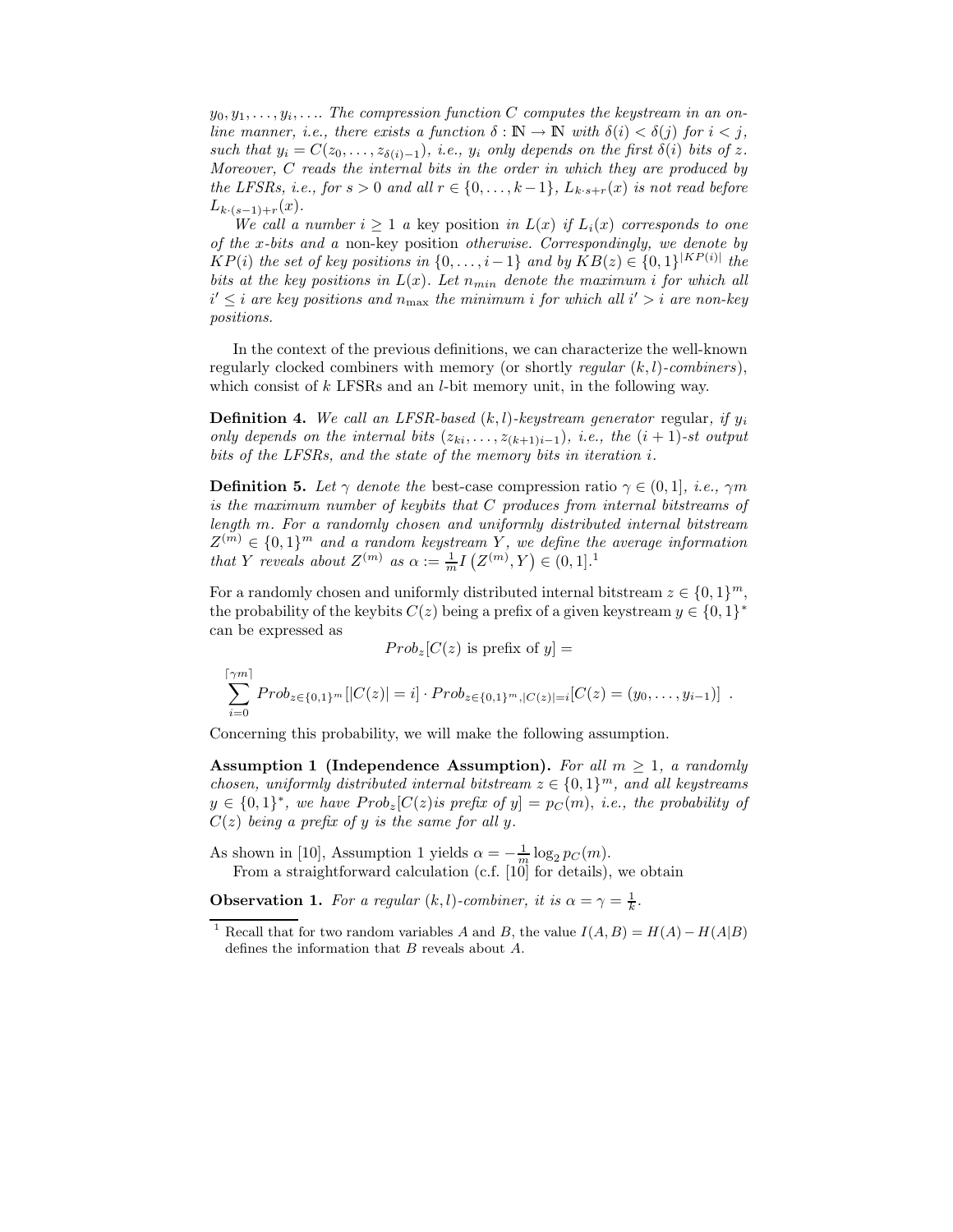Finally, we assume the keystream y to behave pseudorandomly.

Assumption 2 (Pseudorandomness Assumption). For all keystreams y and all  $m \leq \lceil \alpha^{-1}n \rceil$  it holds that  $Prob_z[C(z)]$  is prefix of  $y] \approx Prob_x[C(L_{\leq m}(x))]$ is prefix of y, where z and x denote randomly chosen, uniformly distributed elements of  $\{0,1\}^m$  and  $\{0,1\}^{|KP(m)|}$ , respectively.

Note that a severe violation of Assumption 2 would imply a vulnerability of K via a correlation attack.

#### 2.2 Binary Decision Diagrams (BDDs)

We briefly review the definitions of Binary Decision Diagrams and those algorithmic properties that are used in the BDD-based attack.

**Definition 6.** A Binary Decision Diagram *(BDD)* over a set of variables  $X_n =$  ${x_1, \ldots, x_n}$  is a directed, acyclic graph  $G = (V, E)$  with  $E \subseteq V \times V \times \{0, 1\}.$ Each inner node v has exactly two outgoing edges, a  $0$ -edge  $(v, v_0, 0)$  and a 1-edge  $(v, v_1, 1)$  leading to the 0-successor  $v_0$  and the 1-successor  $v_1$ , respectively. A BDD contains exactly two nodes with outdegree 0, the sinks  $s_0$  and  $s_1$ . Each inner node v is assigned a label v.label  $\in X_n$ , whereas the two sinks are labeled  $s_0$ .label = 0 and  $s_1$ .label = 1. There is exacly one node with indegree 0, the root of the BDD. We define the size of a BDD to be the number of nodes in G, i.e.,  $|G| := |V|$ . Each node v ∈ V represents a Boolean Function  $f_v \in B_n = \{f | f : \{0,1\}^n \to \{0,1\}\}\$ in the following manner: For an input  $a = (a_1, \ldots, a_n) \in \{0,1\}^n$ , the computation of  $f_v(a)$  starts in v. In a node with label  $x_i$ , the outgoing edge with label  $a_i$  is chosen, until one of the sinks is reached. The value  $f_v(a)$  is then given by the label of this sink.

**Definition 7.** For a BDD G over  $X_n$ , let  $G^{-1}(1) \subseteq \{0,1\}^n$  denote the set of inputs accepted by G, i.e., all inputs  $a \in \{0,1\}^n$  such that  $f_{root}(v) = 1$ .

**Definition 8.** An oracle graph  $G_0 = (V, E)$  over a set of variables  $X_n =$  ${x_1, \ldots, x_n}$  is a modified BDD that contains only one sink s, labeled  $\ast$ , and for all  $x_i \in X_n$  and all paths P from the root in G to the sink, there exists at most one node in  $P$  that is labeled  $x_i$ .

**Definition 9.** A Free Binary Decision Diagram with respect to an oracle graph  $G_0$  (a  $G_0$ -FBDD for short) over a set of variables  $X_n = \{x_1, \ldots, x_n\}$  is a BDD in which the following property holds for all inputs  $a \in \{0,1\}^n$ . Let the list  $G_0(a)$ contain the variables from  $X_n$  in the order in which they are tested on the path defined by a in  $G_0$ . Similarly, let the list  $G(a)$  contain the variables from  $X_n$ in the order of testing in G. If  $x_i$  and  $x_j$  are both contained in  $G(a)$ , then they occur in  $G(a)$  in the same order as in  $G_0(a)$ . We call a BDD G an FBDD, if there exists an oracle graph  $G_0$  such that G is a  $G_0$ -FBDD.

Figure 1 shows examples for an oracle graph  $G_0$  and a  $G_0$ -FBDD.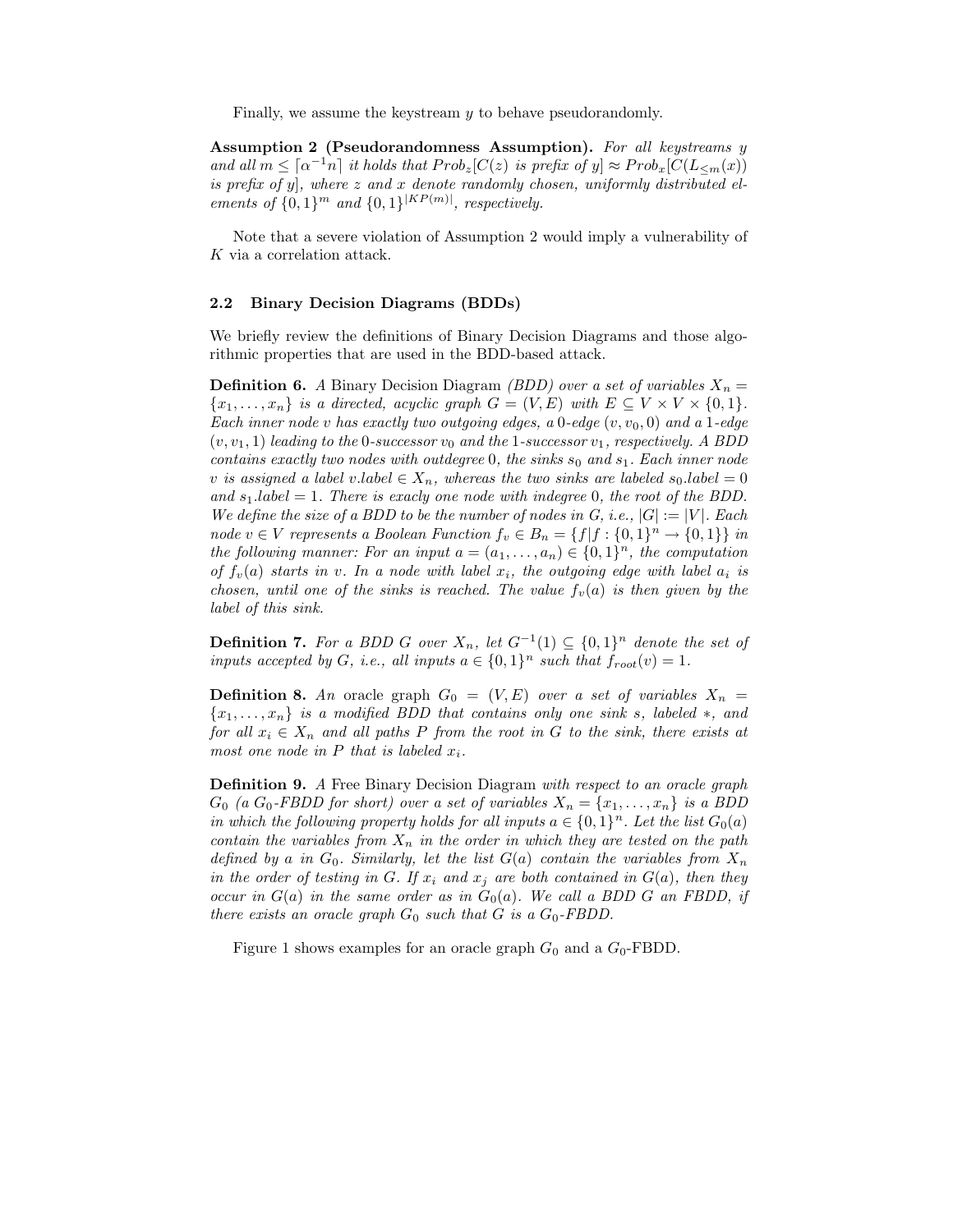



Definition 10. An FBDD G is called Ordered Binary Decision Diagram (OBDD) if there exists an oracle graph  $G_0$  such that G is a  $G_0$ -FBDD and  $G_0$  is degenerated into a linear list.

FBDDs possess several algorithmic properties that will prove useful in our context. Let  $G_0$  denote an oracle graph over  $X_n = \{x_1, \ldots, x_n\}$  and let the  $G_0$ -FBDDs  $G_f$ ,  $G_g$  and  $G_h$  represent Boolean functions  $f, g, h : \{0, 1\}^n \to$  ${0, 1}.$  Then, there exists an algorithm MIN that computes in time  $O(|G_f|)$  the (uniquely determined) minimal  $G_0$ -FBDD G of size  $|G| \leq n \cdot |G_f^{-1}(1)|$  that represents f. In time  $O(|G_0|\cdot |G_f|\cdot |G_g|\cdot |G_h|)$ , we can compute a minimal  $G_0$ -FBDD G with  $|G| \leq |G_0| \cdot |G_f| \cdot |G_g| \cdot |G_h|$  that represents the function  $f \wedge g \wedge h$ . Additionally, it is possible to enumerate all elementes in  $G_f^{-1}(1)$  in time  $O\left(n \cdot |G_f^{-1}(1)|\right)$ . We refer the reader to [18] for details on the corresponding algorithms.

#### 2.3 BDD-based Attack

The original BDD-based attack in [10], which we are going to describe in this section, assumes a known-plaintext scenario, i.e., the attacker manages to obtain a few plaintext-ciphertext pairs  $(p_1, c_1), \ldots, (p_t, c_t) \in \{0, 1\}^2$ . Since the  $c_i$  were computed as  $c_i = p_i \oplus y_i$  based on the output  $y_0, \ldots, y_t \in \{0, 1\}$  of an LFSRbased keystream generator  $K = (L, C)$ , he can compute the first t keybits as  $y_i = p_i \oplus c_i$ . From this prefix of the keystream, he wants to reconstruct the secret initial state x of L.

We observe that for any internal bitstream  $z \in \{0,1\}^m$  that yields a prefix of the observed keystream-piece  $y$ , the following conditions must hold.

**Condition 1.** z is an m-extension of the key bits in z, i.e.,  $L_{\leq m}(KB(z)) = z$ .

Condition 2.  $C(z)$  is a prefix of y.

We call any  $z$  of length  $m$  that satisfies these conditions an  $m$ -candidate. The idea is now to start with  $m = n_{min}$  and to dynamically compute the m-candidates for  $m > n_{min}$ , until only one m-candidate is left. The smallest m for which this will be most likely the case follows directly from the following Lemma.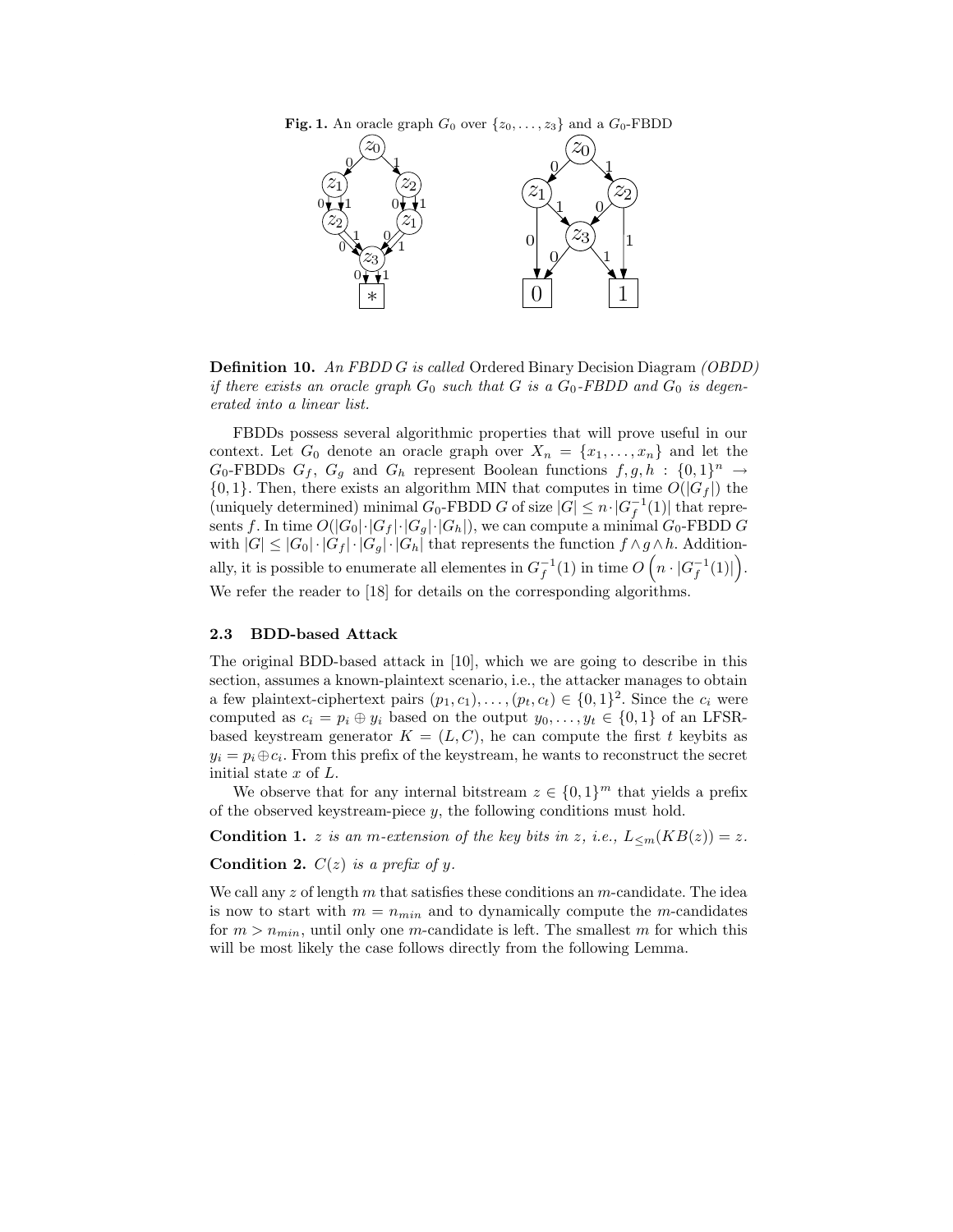**Lemma 1.** Under Assumption 2, it holds for all keystreams y and all  $m \leq$  $\lceil \alpha^{-1}n \rceil$  that  $\lceil \{x \in \{0,1\}^n : C(L_{\leq m}(x)) \text{ is prefix of } y\} \rceil \approx 2^{n^*-\alpha m} \leq 2^{n-\alpha m}$ , where  $n^* = |KP(m)|$ . Hence, there exist approximately  $2^{n-\alpha m}$  m-candidates.

Lemma 1 implies that there will be only one m-candidate for  $m \geq \lceil \alpha^{-1}n \rceil$ . The key bits in this m-candidate form the secret initial state that the attacker is looking for.

In order to compute and represent the intermediate m-candidates efficiently, we use the following BDD-based approach. For  $m \geq 1$ , let  $G_m^C$  denote the oracle graph over  $\{z_0, \ldots, z_{m-1}\}\$  that determines for each internal bitstream  $z = (z'_0, \ldots, z'_{m-1}) \in \{0,1\}^m$  the order in which the bits of z are read by the compression function  $C$ . Bitstreams  $z$  fulfilling conditions 1 and 2 will be represented in the minimal  $G_m^C$ -FBDDs  $R_m$  and  $Q_m^y$ , respectively. Then, the  $G_m^C$ -FBDD  $P_m^y = \text{MIN}(Q_m^y \wedge R_m)$  accepts exactly the m-candidates.

The cost of this strategy essentially depends on the sizes of the intermediate results  $P_m^y$ , which can be determined as follows.

Assumption 3 (FBDD Assumption). For all  $m \geq n_{min}$ , it holds that  $|G_m^C| \in$  $m^{O(1)}$ ,  $|Q_m| \in m^{O(1)}$ , and  $|R_m| \leq |G_m^C| 2^{m-n^*}$ .

**Lemma 2.** If  $K$  fulfills Assumption 3, then

$$
|P_m^y| \le \max_{1 \le m \le \lceil \alpha^{-1} n \rceil} \left\{ \min \left\{ p(m) \cdot 2^{m-n^*}, m \cdot 2^{n^* - \alpha m} \right\} \right\} \le p(m) \cdot 2^{r^*(m)},
$$

where  $p(m) = |G_m^C|^2 \cdot |Q_m^y|$  and  $r^*(m) = \frac{1-\alpha}{1+\alpha} n^*$ .

From this bound on  $|P_m^y|$ , one can straightforwardly derive the time, space and data requirements of the BDD-based attack.

**Theorem 1.** Let  $K = (L, C)$  be an LFSR-based keystream generator with initial state  $x \in \{0,1\}^n$ , information ratio  $\alpha$  and best-case compression ratio  $\gamma$ . If K fulfills the Independence Assumption, the Pseudorandomness Assumption and the FBDD Assumption, an initial state  $\tilde{x}$  with  $C(L(\tilde{x})) = y$  for a given keystream  $y = C(L(x))$  can be computed in time and with space  $n^{O(1)}2^{\frac{1-\alpha}{1+\alpha}n}$  from the first  $\lceil \gamma \alpha^{-1} n \rceil$  consecutive bits of y.

## 3 Applications

We now survey the impact of the basic BDD-attack on the self-shrinking generator, the  $E_0$  generator, and the  $A5/1$  generator and compare it to other attacks on these ciphers.

The self-shrinking generator was introduced by Meier and Staffelbach [14]. It consists of only one LFSR and no memory. [10] showed that for the self-shrinking Generator, we have  $\alpha \approx 0.2075$  and  $\gamma = 0.5$  as well as  $|Q_m| \le m^2$  for  $m \ge 1$ .

**Corollary 1.** From a prefix of length [2.41n] of a keystream  $y = C(L(x))$ produced by a self-shrinking generator of keylength n, an initial state  $\tilde{x}$  with  $C(L(\tilde{x})) = y$  can be computed in time and with space  $n^{O(1)}2^{0.6563n}$ .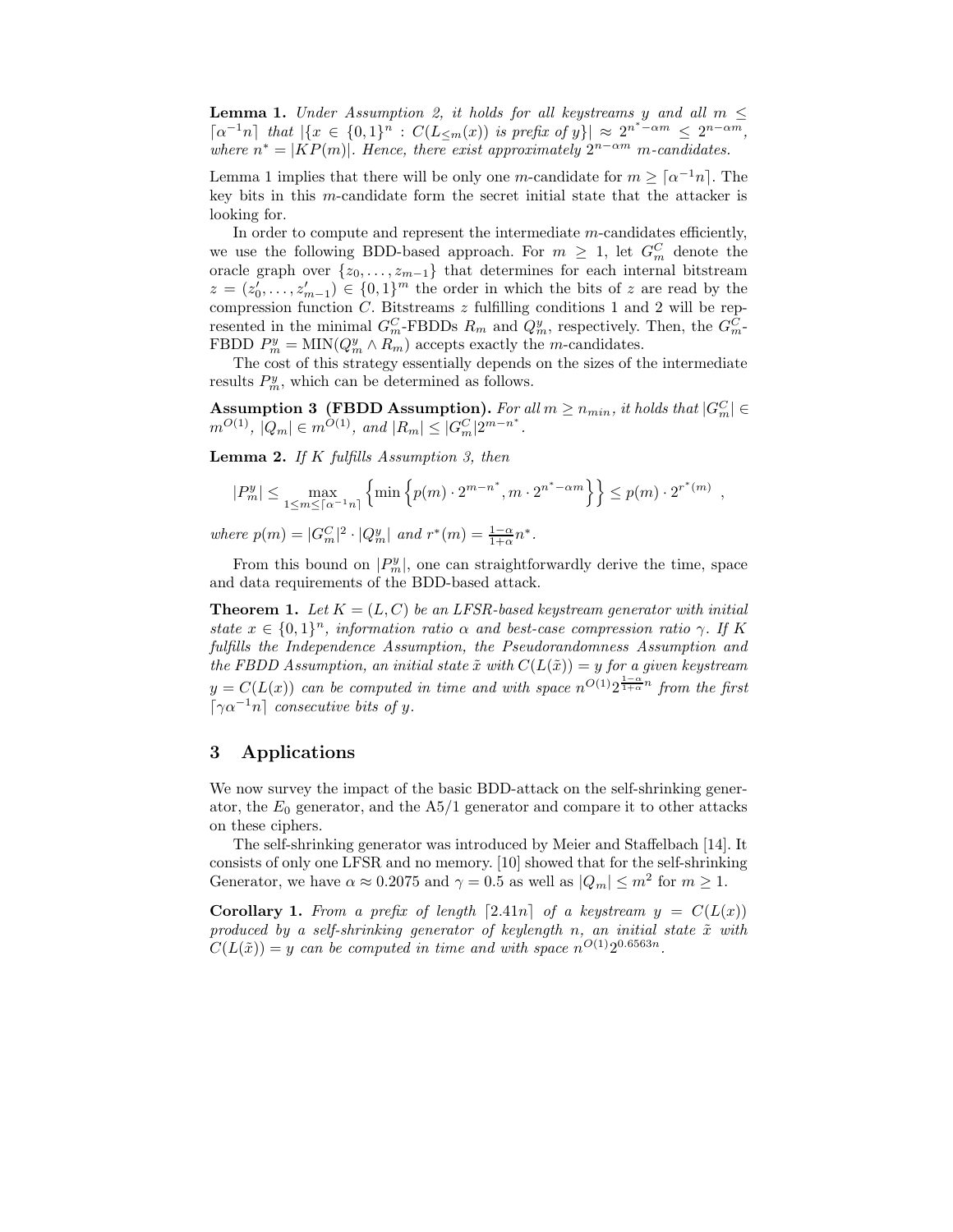This is the best short-keystream attack on the self-shrinking generator known so far. It slightly improves the bounds of  $2^{0.75n}$  and  $2^{0.694n}$  that were obtained in [14] and [19], respectively. The long-keystream attack in [15] needs at least  $2^{0.3n}$  keystream bits in order to compute the initial state in less than  $2^{0.6563n}$ polynomial-time operations.

The  $E_0$  keystream generator from the short-range wireless communication standard Bluetooth  $|4|$  is a regular  $(4, 4)$ -combiner with key length 128; its LFSRs have lengths 39, 33, 31, 25. Therefore, we have  $\alpha = \gamma = \frac{1}{4}$ , and [10] showed that  $|Q_m| \leq 32m$ . Hence, we obtain from Theorem 1:

**Corollary 2.** From a prefix of length n of a keystream  $y = C(L(x))$  produced by an  $E_0$  keystream generator of keylength n, an initial state  $\tilde{x}$  with  $C(L(\tilde{x})) = y$ can be computed in time and with space  $n^{O(1)}2^{0.6n} = n^{O(1)}2^{76.8}$  for  $n = 128$ .

The attack on  $E_0$  by Fluhrer and Lucks  $[8]$  trades off time and necessary keystream bits. For the minimum number of 132 available keystream bits the attack needs 2 <sup>84</sup> polynomial time operations. The best currently known longkeystream attacks against  $E_0$  are algebraic attacks [1] and correlation attacks [12, 11]. These attacks all need a large amount of keystream  $(2^{28}$  to  $2^{39}$  in the case of correlation attacks), and even in terms of time and memory requirements, [11] is the only feasible attack among them.

The A5/1 generator is used in the GSM standard for mobile telephones. According to [5], who obtained its design by reverse engineering, the generator consists of 3 LFSRs  $R_0$ ,  $R_1$ ,  $R_2$  of lengths  $n_0$ ,  $n_1$ ,  $n_2$ , respectively, and a clock control ensuring that the keybits do not linearly depend on the initial states of the LFSRs. For each  $r \in \{0, 1, 2\}$ , a register cell  $q_{N^r}$ ,  $N^r \in \{\lceil \frac{n_r}{2} \rceil - 1, \lceil \frac{n_r}{2} \rceil\}$ , is selected in LFSR  $R_r$  as input for the clock control. The GSM standard uses the parameters  $(n_0, n_1, n_2) = (19, 22, 23)$  and  $(N^0, N^1, N^2) = (11, 12, 13)$ .

In order to write the generator in a  $K = (L, C)$  fashion, we simulate its linear bitstream generator by six LFSRs  $L^0, \ldots, L^5$ .  $L^0, L^1$ , and  $L^2$  are used exclusively for producing the keybits and correspond to  $R_0$ ,  $R_1$  and  $R_2$  in the original generator, and the control values are computed from the outputs of  $L^3$ ,  $L^4$  and  $L^5$ , which correspond to  $L^0$ ,  $L^1$  and  $L^2$  shifted by  $N^0$ ,  $N^1$  and  $N^2$ .

In [10], it was shown that in the case of A5/1,  $\alpha = 0.2193$  and  $\gamma = \frac{1}{4}$  as well as  $|G_m^C| \in O(m^3)$  and  $|Q_m| \in O(m^4)$ . Plugging these values into the statement of Theorem 1 yields

**Corollary 3.** From a prefix of length  $[1.14n]$  of a keystream  $y = C(L(x))$  produced by an  $A5/1$  keystream generator of keylength n, an initial state  $\tilde{x}$  with  $C(L(\tilde{x})) = y$  can be computed in time and with space  $n^{O(1)}2^{0.6403n} = n^{O(1)}2^{41}$ for  $n = 64$ .

We note that since  $\lceil 1.14n \rceil = 73$  and the framelength in GSM is 114 Bits for each direction, we only need the first frame, i.e., the first around 4.6 milliseconds of a conversation in order to reconstruct the initial state.

The first short-keystream attack on  $A5/1$  was given by Golić in [9] and needs 2 <sup>42</sup> polynomial time operations. Afterwards, several long-keystream attacks on  $A5/1$  were proposed. [3] presents an attack that breaks  $A5/1$  from  $2^{15}$  known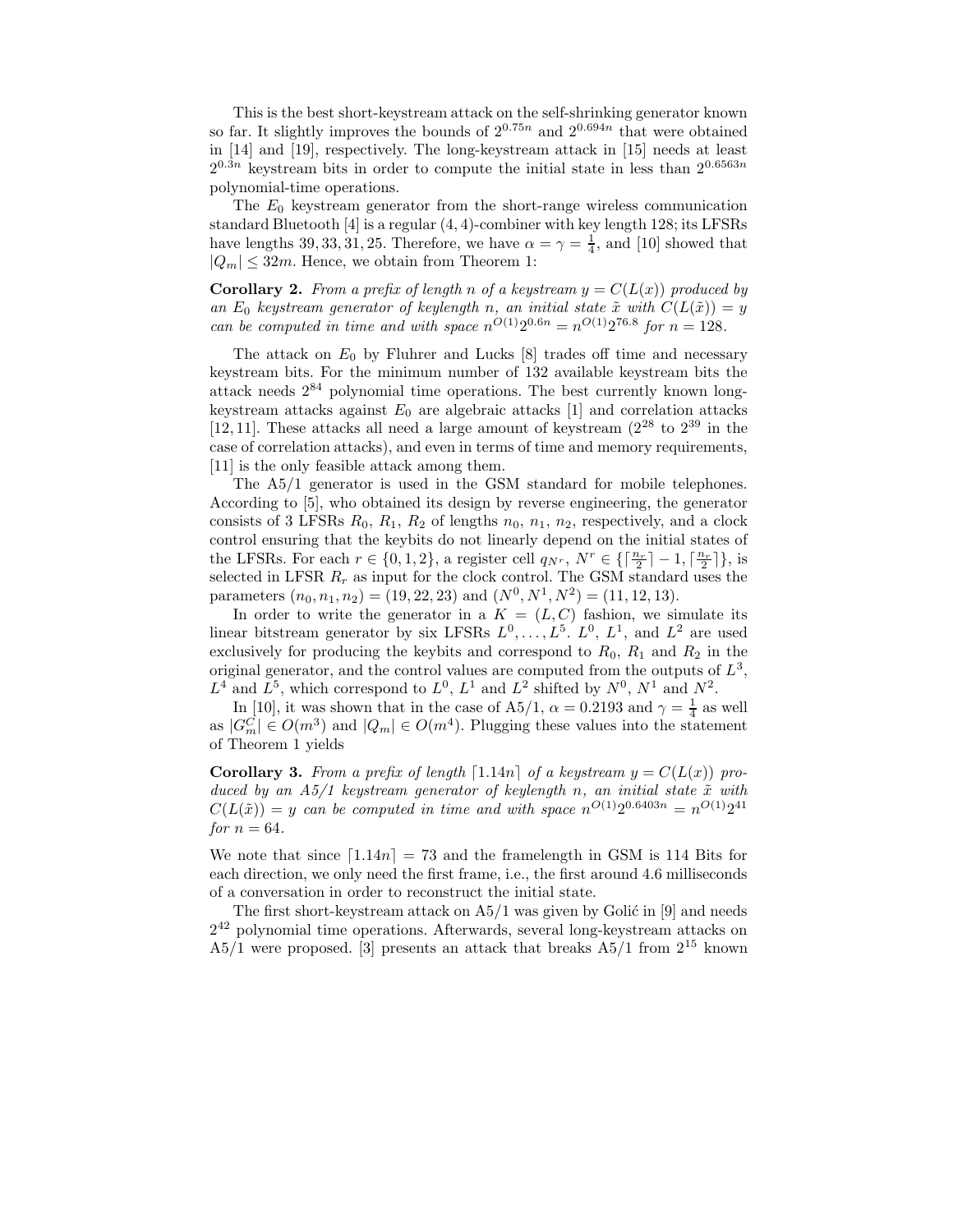keystream bits within minutes after a preprocessing step of 2 <sup>48</sup> operations. Due to exploits of the linearity of the initialization procedure, the attack described in [7] and its refinement in [13] manage to break the cipher within minutes, requiring only few seconds of conversation and little computational resources.

## 4 Divide-and-Conquer Strategies

One obvious disadvantage of BDD-based attacks is the high memory consumption that is essentially determined by the size of the intermediate results  $P_m^y$ . For an LFSR-based keystream generator with keylength  $n$ , one possible approach to this problem is to divide the search space, more precisely the set  $B_n = \{0,1\}^n$  of possible initial states of L, into segments and to apply BDDbased attacks to the segments individually. We denote a segmentation of  $B_n$  by the pair  $(f, T)$ , where T is the finite set of segment labels and  $f: \{0, 1\}^* \to T$  a partial function that assigns a segment to each possible internal bitstream. For a given keystream y and each  $t \in T$ , we perform a BDD-based search on the set  $B_n^t = \{x \in B_n | f(L(x)) = t\}$  in order to find an initial state  $\tilde{x} \in B_n^t$  such that  $C(L(\tilde{x})) = y.$ 

Similarly to the general attack described in the previous section, we denote by  $Q_m^{y,t}$  the minimal  $G_0^C$ -FBDD that decides whether  $C(z) = y$  and  $f(z) = t$ , and by  $R_m^t$  the minimal  $G_m^C$ -FBDD that accepts for  $f(z) = t$  exactly those internal bitstreams z that are *m*-extensions of  $KB(z)$ . Moreover, let  $S_m^t$  be the minimal  $G_m^C$ -FBDD that decides for  $f(z) = t$  whether  $z_{m-1} = L_{m-1}(KB(z))$ and define  $P_m^{y,t} := MIN(Q_m^{y,t} \wedge R_m^t)$ . We can then apply the same algorithm for dynamically computing  $P_{n_{min}}^{y,t}, P_{n_{min}+1}^{y,t}, \ldots$  as in the original case. Consequently, we obtain  $n^{O(1)}2^{w^*}$  as time and space requirements for the BDD-based search on  $B_n^t$ , with  $w^*$  computed analogously to  $r^*$  in Lemma 2. For the overall attack, i.e., performing the BDD-based search on  $B_n^t$  for all  $t \in T$ , we get a memory consumption in the order of  $n^{O(1)}2^{w^*}$  and a runtime of  $n^{O(1)} \cdot |T| \cdot 2^{w^*}$  if the attacks are executed sequentially. Since the  $B_n^t$  are disjoint, the overall attack is efficiently parallelizable, and the  $|T|$  factor can be further reduced.

We note that in general, we will only gain from a divide-and-conquer strategy (DCS) if |T| is not too large and  $w^* \leq r^*$ . For the latter to be the case, the  $|Q_m^{y,t}|$ have to be negligibly small and  $|R_m^t|$  must be significantly smaller than  $|R_m|$ .

We consider now DCS that define a subset  $V \subseteq KP(n_{\text{max}})$  of the initial state bits of L to be constant. We call a position  $m \geq 1$  a V-determined position if  $m \in V$  or if its domain  $D(m)$  is a subset of V. For an internal bitstream z, let  $t \in \{0,1\}^{|V|}$  denote the values of z at the positions in V. Then, the segmentation of  $B_n$  is given by  $(f_V, T(V))$ , where  $f_V(z) = t$  and  $T(V) = \{0, 1\}^{|V|}$ .

The FBDDs  $Q_m^{y,t}$  can be obtained from  $Q_m^y$  by setting constant the variables that correspond to the V-determined positions. Hence,  $|Q_m^{y,t}| \leq |Q_m^y|$ . Moreover, since the test whether  $z_{m-1} = L_{m-1}(KB(z))$  can be omitted for the V-determined positions, we have  $|R_m^t| \leq |G_m^C|2^{r(m,V)}$ , where  $r(m,V)$  denotes the number of non-V-determined positions in  ${n_{min} + 1, ..., m}$ . Note that the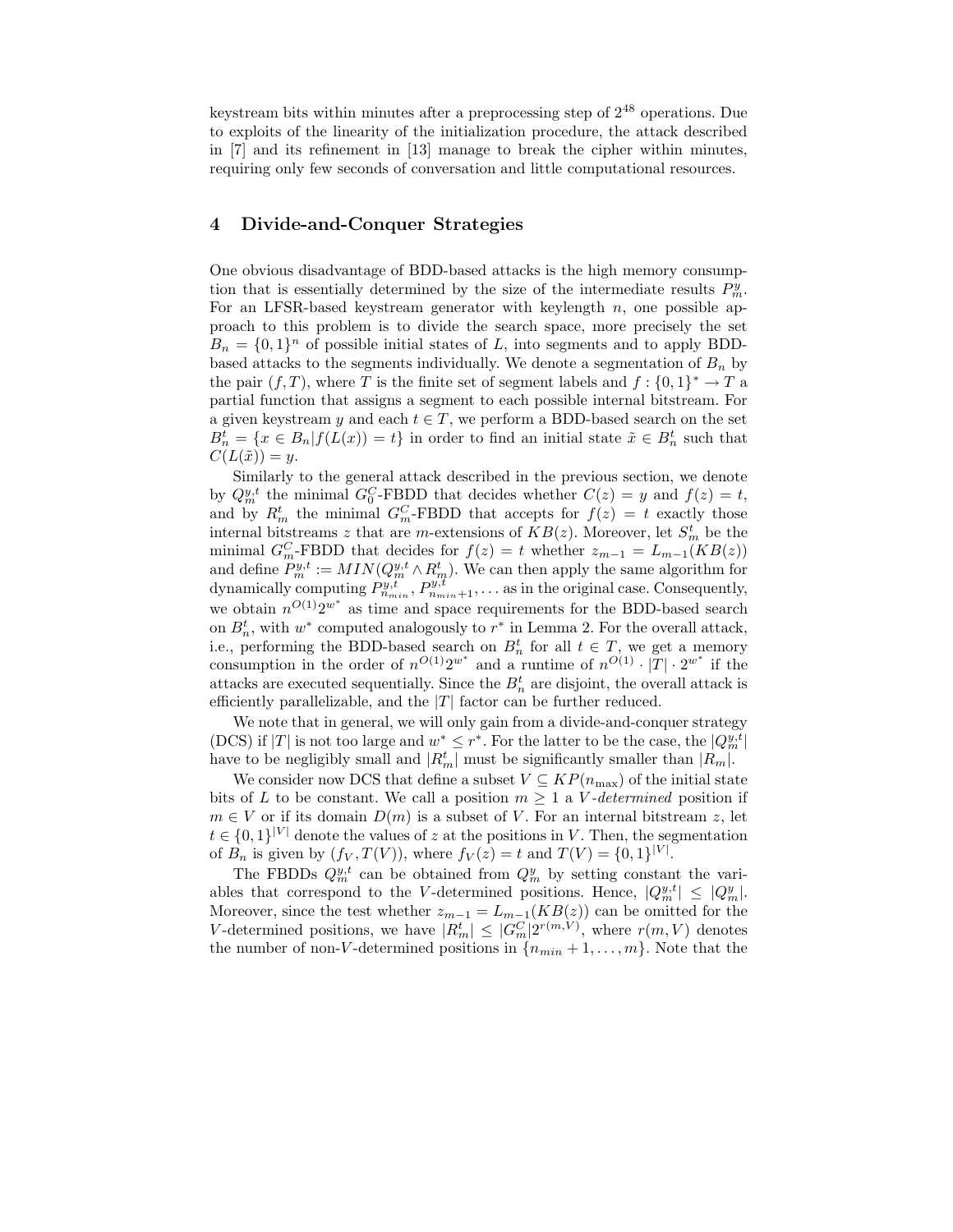original attack corresponds to the case  $V = \emptyset$  and therefore  $r(m, V) \leq m - n^*$ , hence  $|R_m^t| \leq |R_m|$ .

#### 4.1 DCS for Regular  $(k, l)$ -Combiners

We consider two examples that are applicable to regular  $(k, l)$ -combiners like the  $E_0$  keystream generator.

First, we define  $V$  to contain exactly the positions of the first  $s$  output bits of each LFSR. In the worst case, there are no V -determined positions besides the positions in  $V$ . We only need to consider the assignments to the positions in V that are consistent with y. By Lemma 1, we have  $|T(V)| \approx |\{0, 1\}^{(1-\alpha)ks}| =$  $2^{(k-1)s}$ . For  $t \in T(V)$ , the effort of a BDD-based search of the corresponding segment is equivalent to the effort for the original BDD-attack on a  $(k, l)$ -combiner of keylength  $(n - ks)$ , i.e.,  $w^* = \frac{k-1}{k+1}(n - ks)$ . For the overall runtime, we obtain

$$
n^{O(1)} \cdot 2^{(k-1)s + \frac{k-1}{k+1}(n-ks)} \in n^{O(1)} 2^{\frac{k-1}{k+1}n + \frac{k-1}{k+1}s} ,
$$

which is by a factor of  $2^{\frac{k-1}{k+1}s}$  worse than the original attack. On the other hand, the required memory is reduced by a factor of  $2^{\frac{k-1}{k+1}ks}$ .

As a second example, we choose as  $V$  the set of all key positions that belong to the shortest LFSR in  $L$ , which we assume w.l.o.g. to be the LFSR  $L^0$ . Let  $n_0 \leq \frac{n}{k}$  be the length of  $L^0$ . Then,  $T(V) = \{0,1\}^{n_0}$  is the set of all possible initial states of  $L^0$ . Since every k-th position of an internal bitstream z is Vdetermined,  $w^*$  corresponds to the performance of the original BDD-attack on a  $(k-1, l)$  combiner of keylength  $n - n_0$ , i.e.,  $w^* = \frac{k-2}{k}(n - n_0)$ . For the overall runtime, we obtain  $2^{n_0 + \frac{k-2}{k}(n-n_0)}$ . It is easy to see that for  $n_0 \leq \frac{n}{k+1}$ , we have

$$
n_0 + \frac{k-2}{k}(n - n_0) \le \frac{k-1}{k+1}n ,
$$

i.e., for sufficiently small  $n_0$ , we even obtain a runtime improvement in addition to the significantly reduced space requirements. In the case of the original  $E_0$ , we have  $n_0 = 25 \le 25.6 = \frac{128}{4+1}$ . Hence, we obtain

**Lemma 3.** For the  $E_0$  keystream generator with keylength  $n = 128$ , choosing V to be the set of all key positions that belong to the shortest LFSR yields a runtime of the BDD-based attack of  $n^{O(1)}2^{25+\frac{1}{2}103} = 2^{76.5}$  and a memory consumption of  $2^{51.5}$ .

Compared to the original BDD-attack, we have improved the memory consumption by a factor of about  $2^{25}$  and the runtime by a factor of  $2^{0.3}$ .

#### 4.2 DCS for the A5/1 Generator

In the following, we compute the information rate of the A5/1 generator with respect to a family of choices for the set  $V$ , particularly those defined by setting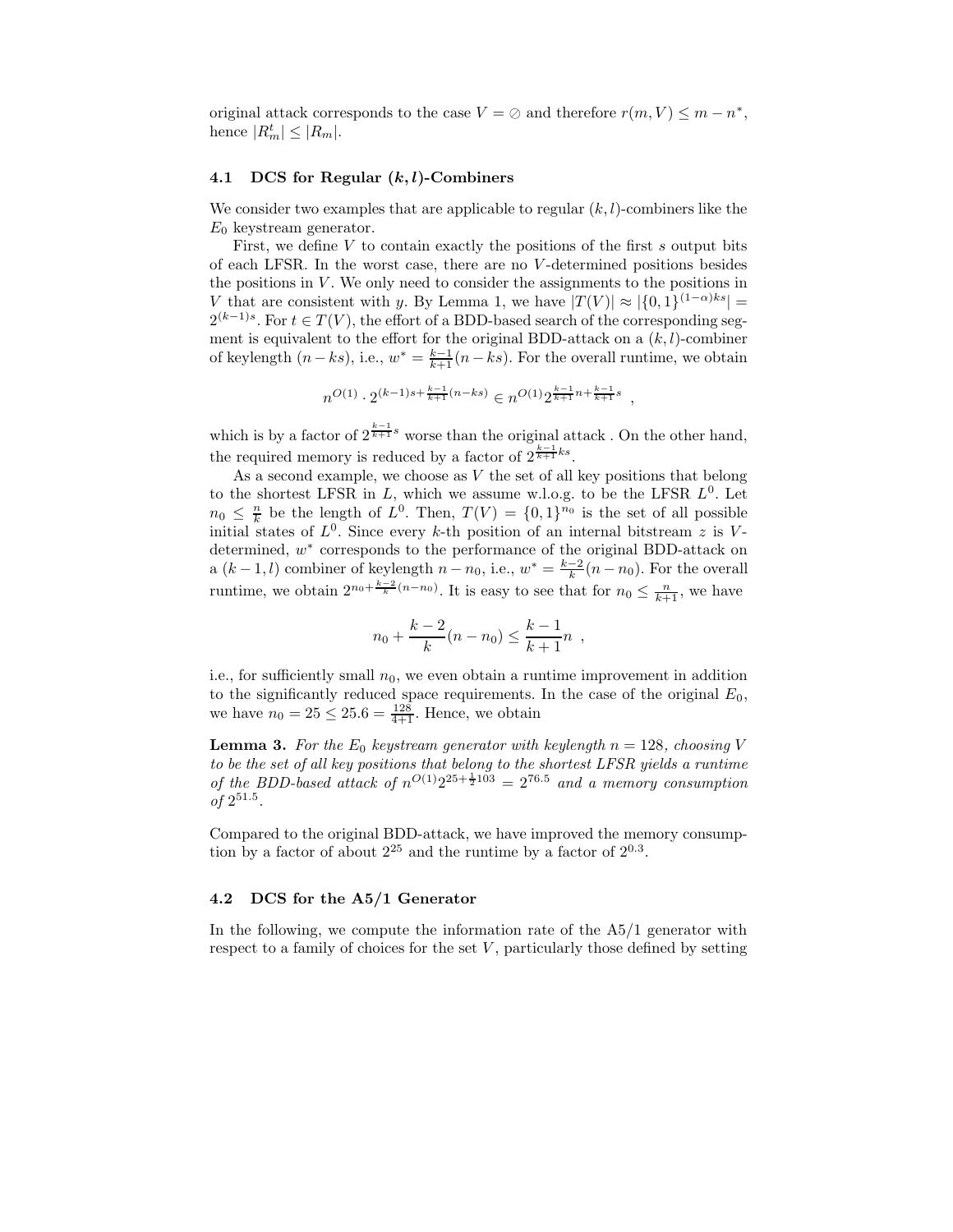one or several LFSRs or half-LFSRs to be constant. As stated in Sect. 3, in the unmodified definition of the A5/1 generator, each of the three LFSRs is divided into two, approximately equally long halfs, a value-half consisting of the output cell and the cells between output and clock-control cell and a control half consisting of the clock-control cell and the rest of the register. Since the value-LFSRs and the control-LFSRs in the modified setting correspond to the value-halfs and the control-halfs in the unmodified case, setting constant LFSRs or half-LFSRs in the original definition is equivalent to fixing the corresponding LFSRs in the modified case.

For all natural  $i \geq 1$ , let us denote by  $Y_i$  and  $Z_i$  the random variables corresponding to the  $i$ -th output bit and the number of internal bits processed for the production of the i-th output bit, respectively, taken over the probability space of all random internal bitstreams. In all cases,  $Y_i$  and  $Z_i$  will fulfill the following conditions.

- − For all  $i > 1$ ,  $Z_i$  is independent of  $Z_1, \ldots, Z_{i-1}$ , and  $Y_i$  is independent of  $Y_1, \ldots, Y_{i-1}.$
- It holds that  $Pr[Y_i = 0] = Pr[Y_i = 1] = \frac{1}{2}$ .
- There are natural numbers  $a > b > c$  and probabilities p, q and  $r = 1 p q$ such that  $Pr[Z_i = a] = p$ ,  $Pr[Z_i = b] = q$ , and  $Pr[Z_i = c] = r$ .

Let us denote the situation that  $Y_i$  and  $Z_i$  fulfill the above conditions as case  $[(p, a), (q, b), (r, c)]$ . It can be easily checked that the unrestricted A5/1 generator corresponds to case  $[(1/4, 6), (3/4, 4), (0, 0)]$ . We will see below that all generators derived from the A5/1 generator by setting constant one or more of the six LFSRs correspond to  $[(p, a), (q, b), (r, c)]$  for some  $p, q, r, a, b, c$ . In these cases, we can compute the information rate  $\alpha$  with the help of the following Theorem.

**Theorem 2.** In the case  $[(p, a), (q, b), (r, c)]$ , the information rate equals  $\alpha$ , where  $t = 2^{\alpha}$  is the unique positive real solution of  $pt^a + qt^b + rt^c - 2 = 0$ .

A proof for Theorem 2 can be found in Appendix A. Note that for the special case  $[(1, k), 0, 0]$  the information rate is  $1/k$ .

In the following, we compute the information rates for restrictions of type  $(v_1v_2v_3|c_1c_2c_3) \in \{0,1\}^6$ , which means that those value-substreams *i* for which  $v_i = 1$  and control-substreams j for which  $c_j = 1$  are set constant. Note that the unrestricted case corresponds to (000|000). We do not consider the case of 5 constant internal substreams as computing the remaining unknown half-LFSR from a given keystream can be done in linear time.

For symmerty reasons, the number of remaining cases resulting from setting constant 1,2,3,4 substreams can be reduced. Firstly, it is easy to see that for all permutations  $\pi$  of  $\{1,2,3\}$  it holds that restriction  $(v_1v_2v_3|c_1c_2c_3)$  is equivalent to restiction  $(v_{\pi(1)}, v_{\pi(2)}v_{\pi(3)}|c_{\pi(1)}c_{\pi(2)}c_{\pi(3)})$ . Furthermore, observe that with respect to restriction  $(v|c)$ ,  $v, c \in \{0, 1\}^3$ , the number of internal bits  $Z(u, V, C)$ processed for the production of the next output bit assuming the current values in the control-substreams are  $u \in \{0,1\}^3$  equals

$$
Z(u, v, c) = \sum_{i, c_i = 0} f_i(u) + \sum_{i, v_i = 0} f_i(u) , \qquad (1)
$$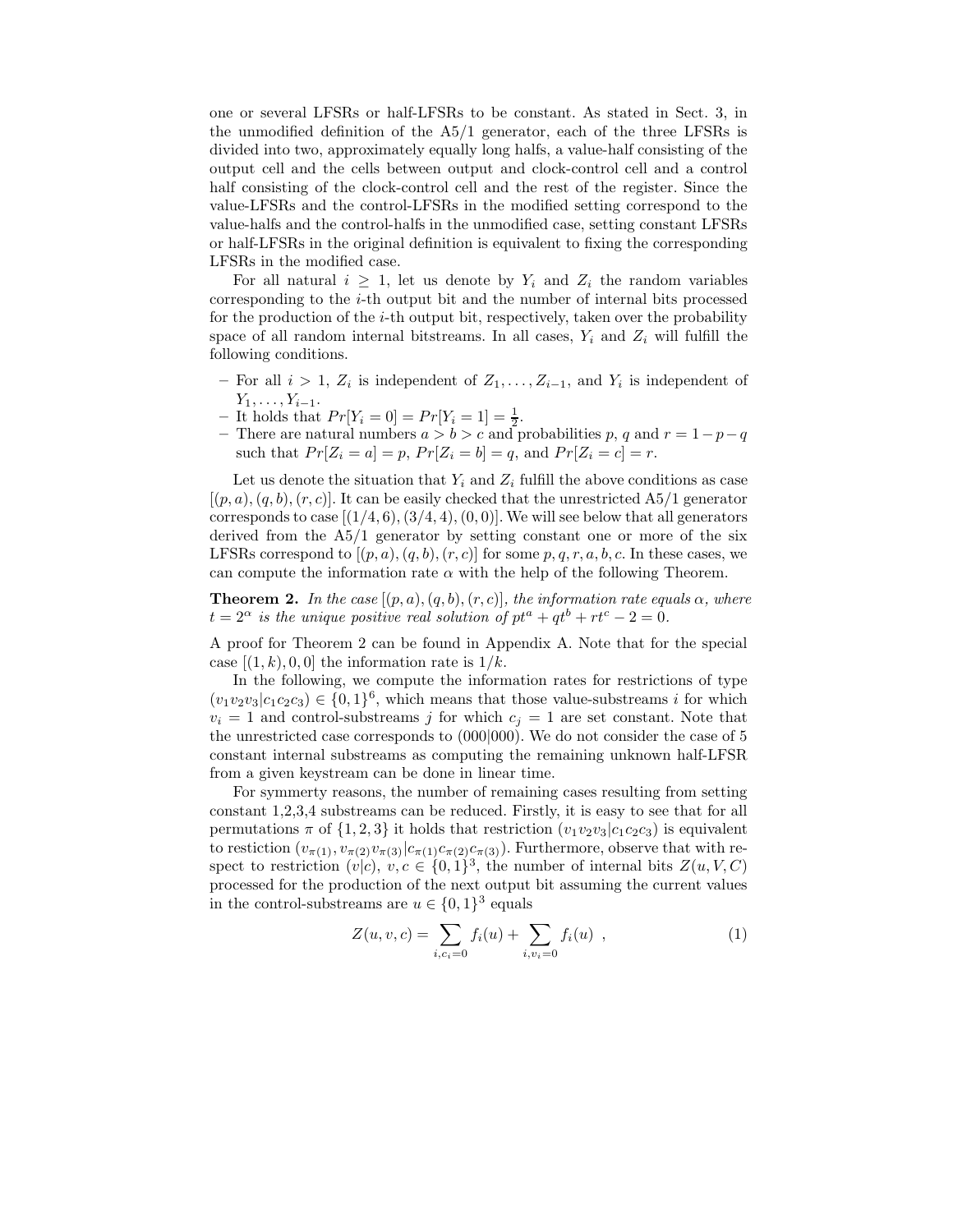where for  $i \in \{1,2,3\}$  the Boolean function  $f_i: \{0,1\}^3 \to \{0,1\}$  is defined to output 1 on  $u$  iff the  $i$ -th LFSR will be clocked w.r.t.  $u$ , i.e.,

$$
f_i(u) = (u_i \oplus u_{i+1} \mod 3 \oplus 1) \vee (u_i \oplus u_{i+2} \mod 3 \oplus 1).
$$

Relation (1) implies that for all  $v, c, u \in \{0, 1\}^3$  and  $i \in \{1, 2, 3\}$ , it holds that  $Z(u, v, c) = Z(u, v', c')$ , where v', c' are obtained from v, c by exchanging the *i*-th component. Hence, restriction  $(v|c)$  is equivalent to restriction  $(v'|c')$ . It follows that the relevant cases are the restrictions (000|100), (100|100), (100|010),  $(100|110)$ ,  $(000|111)$ ,  $(100|111)$  and  $(110|110)$ .

The information rates for these cases are summarized in Table 1. The computation of the values can be found in Appendix B.

|                | $\log  T $ restriction             | $\alpha$ | $w^*$ |
|----------------|------------------------------------|----------|-------|
| $rac{2}{2}n$   | $(100 111)$ 0.6430 0.2173n         |          |       |
|                | $(110 110)$ 0.6113 0.2412n         |          |       |
| $\frac{1}{2}n$ | $(000 111)$ 0.4386 0.3902n         |          |       |
|                | $(100 110)$ 0.4261 0.4024n         |          |       |
| $rac{1}{2}n$   | $(000 110)$ $0.3271$ $0.507n$      |          |       |
|                | $(100 100)$ 0.3215 0.5134n         |          |       |
| $\frac{1}{6}n$ | $(000 100)$ 0.2622 0.584n          |          |       |
| 0              | $(000 000)$ 0.2193 0.6403 <i>n</i> |          |       |

Table 1. Information rates  $\alpha$ 

## 5 Experimental Results

In order to provide a fast implementation of the FBDD algorithms, an FBDDlibrary was developed based on the publicly available OBDD package CUDD (see [17]). The experiments were conducted on a standard Linux PC with a 2.7 GHz Intel Xeon processor and 4 GB of RAM. All implementation was done in C using the gcc-compiler version 3.3.5.

Since the runtime of the cryptanalysis fundamentally depends on the maximum size of the intermediate FBDDs  $P_m^y$ , we investigate how much experimentally obtained values of  $|P_m^y|$  deviate from the theoretical figures.

We first consider the basic BDD-based attack. For the self-shrinking generator, the  $E_0$  generator and the  $A_5/1$  generator, we analyzed several thousands of reduced instances with random primitive feedback polynomials and random initial states for various keylengths. For each considered random generator, we computed the actual maximum BDD-size of the intermediate results

$$
P_{\max}(n) = \max_{1 \le m \le \lceil \alpha^{-1} n \rceil} \left\{ |P_m^y| \right\} ,
$$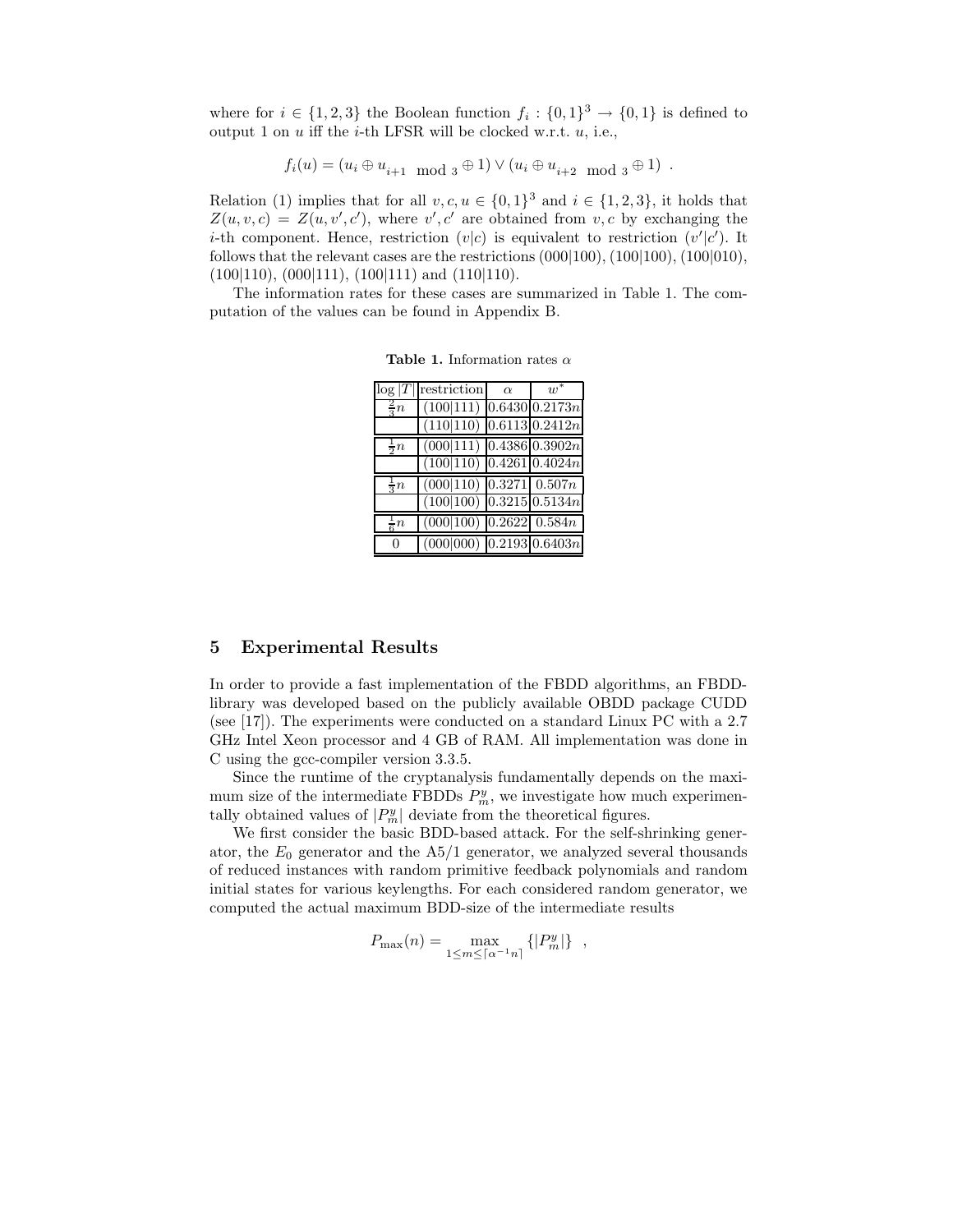the theoretical upper bound

$$
P_{\max}^t(n) = \max_{1 \le m \le \lceil \alpha^{-1} n \rceil} \left\{ \min \left\{ p(m) \cdot 2^{m-n^*}, m \cdot 2^{n^* - \alpha m} \right\} \right\}
$$

that was obtained in Lemma 2, as well as the quotient  $q(n) = \frac{\log(P_{\max}(n))}{\log(P_{\max}(n))}$ .

Similarly, we tested for  $E_0$  and  $A5/1$  the divide-and-conquer strategy of setting constant the shortest LFSR (s1), and we considered fixing the first  $s = \frac{n_0}{2} \leq \frac{n}{8}$  bits of each of the four LFSRs in  $E_0$  (s2), where  $n_0$  denotes the length of the shortest LFSR. Since the q-values did not noticeably decrease with increasing  $n$  in all our simulations, we estimate the attack's performance in dependence of *n* by multiplying the theoretical figures by  $2^{q(n)}$ . Particularly, we can obtain conjectures about the attack's performance on real-life instances of  $E_0$  and A5/1 by replacing n with the actual keylengths. Table 2 shows the results of these computations along with details about the conducted experiments.

On average, the attack based on DCS s1 took 87 minutes for  $E_0$  with  $n = 37$ and 54 minutes for  $A5/1$  with  $n = 30$ . The longest keylengths that we were able to tackle with the resources described at the beginning of this section were  $n = 46$  for  $E_0$  and  $n = 37$  for A5/1. These attacks used up almost all of the available memory and took 60.5 and 25.1 hours to complete on average.

|            |    | generator $DCS$ keylength avg no. of |      |      | estimated practical performance |               |                       |        |
|------------|----|--------------------------------------|------|------|---------------------------------|---------------|-----------------------|--------|
|            |    | interval $q(n)$ samples              |      |      | Time                            |               | Space                 |        |
| $E_0$      |    | [19, 37]                             | 0.85 | 2000 | 20.51n                          | 0.65.28       | 20.51n                | 265.28 |
| $E_0$      | sl | [19, 37]                             | 0.95 | 2700 | $2^{0.475(n+n_0)}$              | 272.68        | $\sqrt{0.475(n-n_0)}$ | 248.93 |
| $E_0$      | s2 | $\left[19,37\right]$                 | 0.9  | 2700 | $2^{0.54n+0.27n}$               | <b>075.87</b> | $20.54n - 1.08n_0$    | 242.12 |
| A5/1       |    | [15, 30]                             | 0.9  | 3000 | 20.5763n                        | ე36.88        | 20.5763n              | ე36.88 |
| A5/1       | s1 | $\left[19,37\right]$                 | 0.77 | 2400 | $0.3953n+0.77n_0$               | ი39.93        | 20.3953n              | 25.30  |
| <b>SSG</b> |    | 10, 35                               | 0.8  | 3300 | 20.525n                         |               | 20.525n               |        |

Table 2. Performance of the BDD-based attack in practice

## 6 Conclusion

In this paper, we have presented the first comprehensive experimental results for the BDD-based attack on the self-shrinking generator, the  $E_0$  and the A5/1. Our analysis shows that the performance of the BDD-attack on these generators in practice will not substantially drop below the theoretical upper bounds. We introduced divide-and-conquer strategies based on setting constant several initial state bits of the LFSRs and confirmed experimentally that in this way, the memory consumption of the attack may be reduced at the expense of slightly increasing the runtime. We have only applied a few examples of DCS to the  $E_0$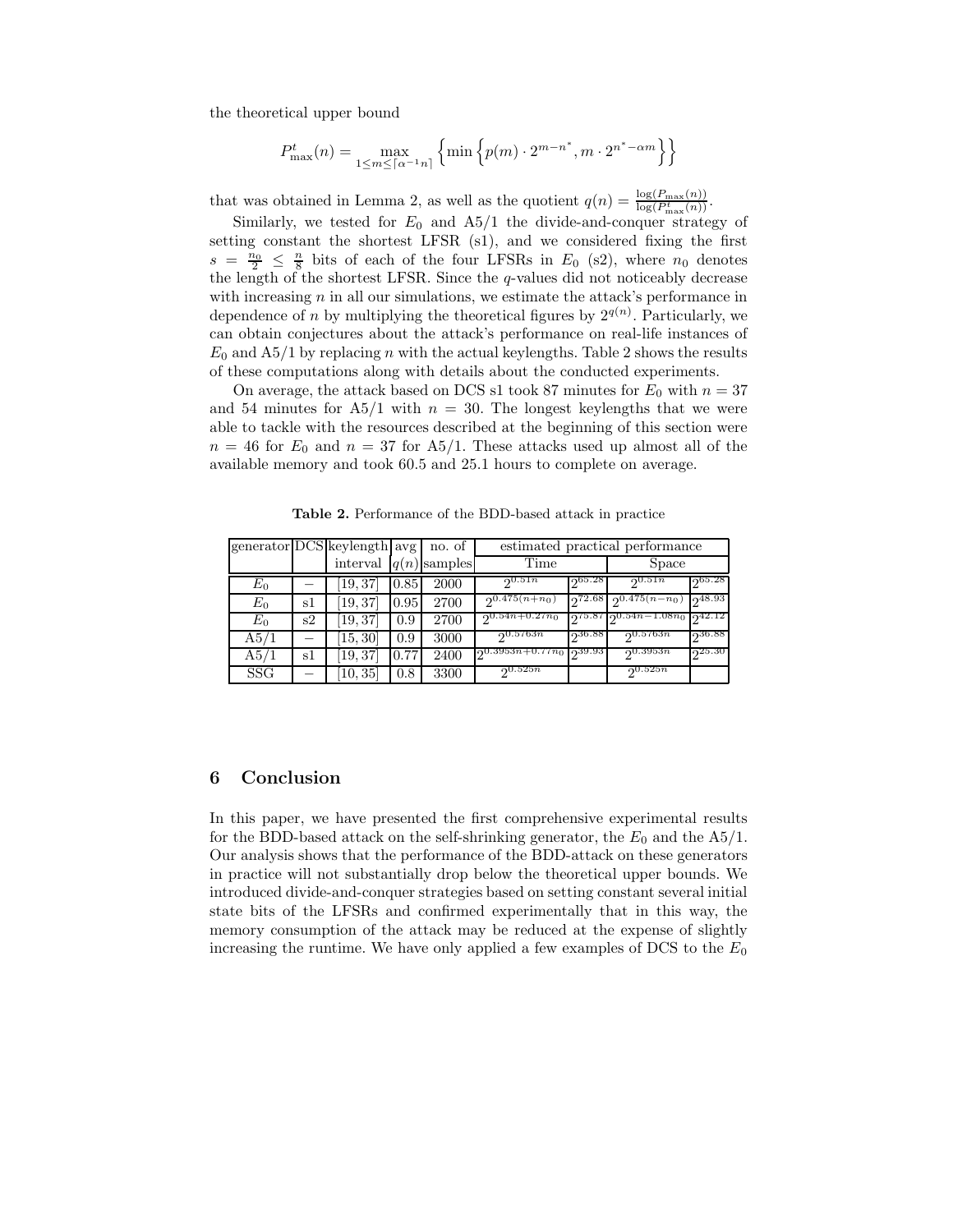and the  $A5/1$  generator. In [16], an additional DCS for  $E_0$  is reported which lowers the memory requirements to about  $2^{23}$  while increasing the runtime to  $O(2^{83})$ . It is an interesting open question if there exist more efficient strategies that are able to simultaneously reduce the runtime by a significant amount.

## 7 Acknowledgement

We would like to thank Frederik Armknecht for valuable comments and discussions.

## References

- 1. F. Armknecht and M. Krause. Algebraic attacks on combiners with memory. In Proc. of CYPTO 2003, volume 2729 of LNCS, pages 162–176. Springer, 2003.
- 2. F. Armknecht, M. Krause, and D. Stegemann. Design principles for combiners with memory. In Proc. of INDOCRYPT 2005, volume 3797 of LNCS, pages 104–117. Springer, 2005.
- 3. A. Biryukov, A. Shamir, and D. Wagner. Real time cryptanalysis of A5/1 on a PC. In Proc. of Fast Software Encryption 2000, volume 1978 of LNCS, pages 1–13. Springer, 2000.
- 4. The Bluetooth SIG. Specification of the Bluetooth System, February 2001.
- 5. M. Briceno, I. Goldberg, and D. Wagner. A pedagogical implementation of A5/1, May 1999. http://jya.com/a51-pi.htm.
- 6. N. Courtois. Fast algebraic attacks on stream ciphers with linear feedback. In Proc. of CRYPTO 2003, LNCS, pages 177–194. Springer, 2003.
- 7. P. Ekdahl and T. Johansson. Another attack on A5/1. In Proc. of International Symposium on Information Theory, page 160. IEEE, 2001.
- 8. S. R. Fluhrer and S. Lucks. Analysis of the  $E_0$  encryption system. In *Proc. of SAC* 2001, volume 2259 of LNCS, pages 38–48. Springer, 2001.
- 9. J. Golić. Cryptanalysis of alleged A5 stream cipher. In Proc. of EUROCRYPT 1997, volume 1233 of LNCS, pages 239–255. Springer, 1997.
- 10. M. Krause. BDD-based cryptanalysis of keystream generators. In Proc. of EURO-CRYPT 2002, volume 2332 of LNCS, pages 222–237. Springer, 2002.
- 11. Y. Lu, W. Meier, and S. Vaudenay. The conditional correlation attack: A practical attack on bluetooth encryption. In Proc. of CRYPTO 2005, volume 3621 of LNCS, pages 97–117. Springer, 2005.
- 12. Y. Lu and S. Vaudenay. Cryptanalysis of the bluetooth keystream generator twolevel E0. In Proc. of ASIACRYPT 2004, volume 3329 of LNCS, pages 483–499. Springer, 2004.
- 13. A. Maximov, T. Johansson, and S. Babbage. An improved correlation attack on A5/1. In Proc. of SAC 2004, volume 3357 of LNCS, pages 1-18. Springer, 2004.
- 14. W. Meier and O. Staffelbach. The self-shrinking generator. In Proc. of EURO- $CRYPT 1994$ , volume 950 of  $LNCS$ , pages 205-214. Springer, 1994.
- 15. M. J. Mihaljević. A faster cryptanalysis of the self-shrinking generator. In Proc. of ACISP 1996, volume 1172 of LNCS, pages 192–189. Springer, 1996.
- 16. Y. Shaked and A. Wool. Cryptanalysis of the bluetooth  $e_0$  cipher using obdds. Technical report, Cryptology ePrint Archive, Report 2006/072. http://eprint.iacr.org/2006/072.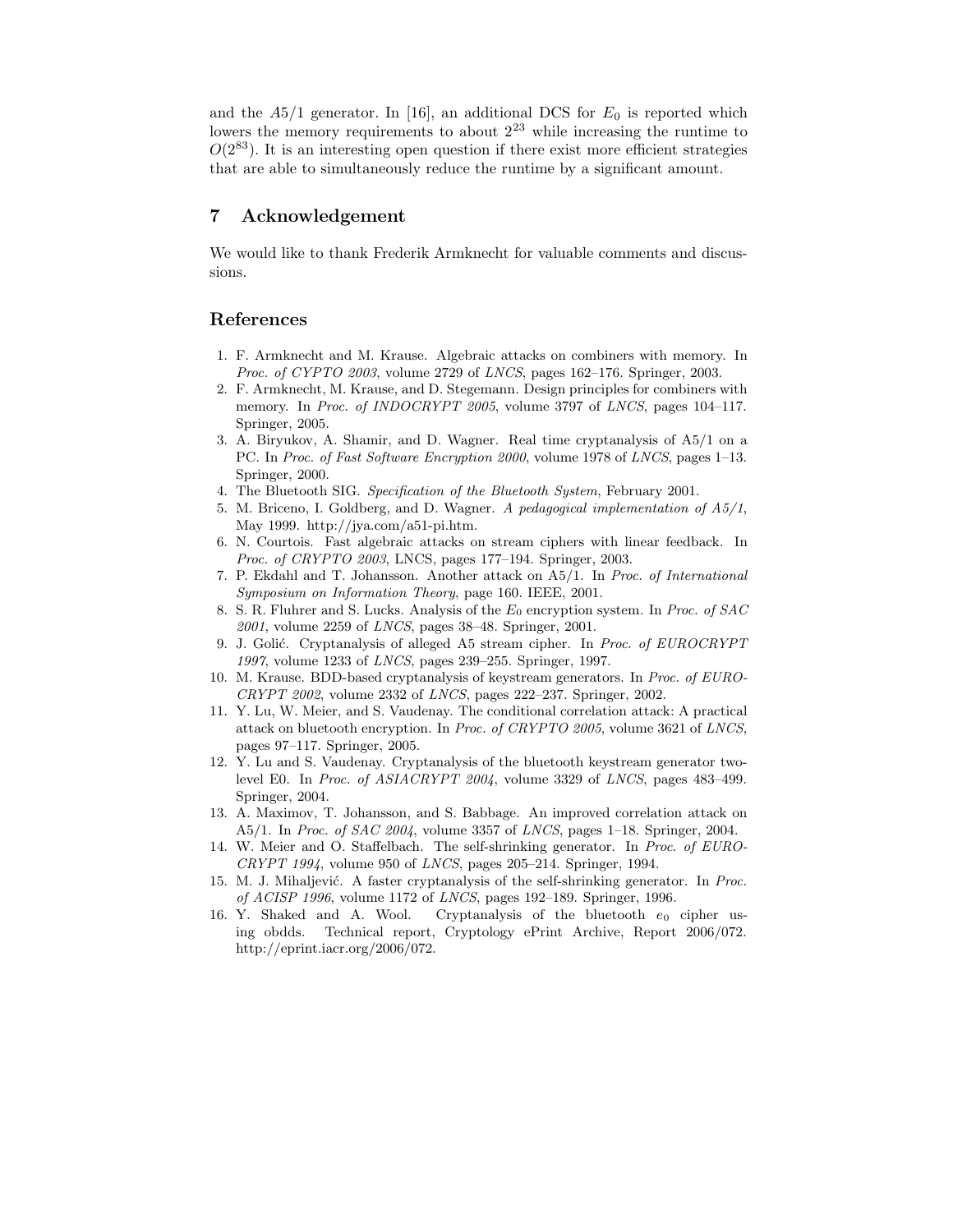- 17. F. Somenzi. CUDD: CU decision diagram package. University of Colorado, Boulder, CO, USA, March 2001. http://vlsi.colorado.edu/∼fabio/.
- 18. I. Wegener. Branching Programs and Binary Decision Diagrams: Theory and Applications. SIAM Monographs on Discrete Mathematics and Applications, 2000.
- 19. E. Zenner, M. Krause, and S. Lucks. Improved cryptanalysis of the self-shrinking generator. In Proc. of ACISP 2001, volume 2119 of LNCS, pages 21–35. Springer, 2001.

# A Proof of Theorem 2

In order to prove Theorem 2, we need the following technical result that was proved in [10].

**Lemma 4.** For all natural  $N \geq 1$ , probabilities  $p \in (0,1)$  and real  $\beta > 0$  it holds that  $\sum_{i=0}^{N} {N \choose i} p^{i} (1-p)^{N-i} 2^{\beta i} = (1-p+p2^{\beta})^N$ .

Since we can obtain the information rate  $\alpha$  from  $\alpha = -\frac{1}{m} \log_2 p_C(m)$ , we now compute the probability  $p_C(m) = Prob_z[C(z)]$  is prefix of y for the cases that parts of the LFSRs are set constant.

Case  $[(p, a), (q, b), (r, c)]$  implies that on all random internal bitstreams of length m, m divisible by a, at least  $m/a$  output bits are produced. The number of internal bits remaining from m internal bits after the production of  $m/a$ output bits can be computed as

$$
m - aU - bV - c\left(\frac{m}{a} - U - V\right) = \frac{a - c}{a}m - (a - c)U - (b - c)V
$$
,

where U and V denote the number of output bits among the first  $m/a$  output bits for which a, resp. b internal bits are processed. Note that U is  $(p, m/a)$ -binomially distributed and that V, under the condition that  $U = i$ , is  $(q/(q + r), m/a - i)$ binomially distributed. We obtain the following relation for  $p<sub>C</sub>(m)$ .

$$
p_C(m) = 2^{-\frac{m}{a}} \sum_{i=0}^{\frac{m}{a}} \sum_{j=0}^{\frac{m}{a}-i} Pr[U = i, V = j] p\left(\frac{a-c}{a}m - (a-c)i - (b-c)j\right) , \text{i.e.,}
$$
  

$$
2^{-\alpha m} = 2^{-\frac{m}{a}} \sum_{i=0}^{\frac{m}{a}} \binom{\frac{m}{a}}{i} p^i (1-p)^{\frac{m}{a}-i}
$$
  

$$
\sum_{j=0}^{\frac{m}{a}-i} \binom{\frac{m}{a}-i}{j} \left(\frac{q}{q+r}\right)^j \left(\frac{r}{q+r}\right)^{\frac{m}{a}-i-j} \cdot 2^{-\alpha(\frac{a-c}{a}m-(a-c)i-(b-c)j)} , \text{i.e.,}
$$
  

$$
2^{(1-a\alpha+(a-c)\alpha)\frac{m}{a}} = \sum_{i=0}^{\frac{m}{a}} \binom{\frac{m}{a}}{i} p^i (1-p)^{\frac{m}{a}-i} \cdot 2^{(a-c)\alpha i}
$$
  

$$
\sum_{j=0}^{\frac{m}{a}-i} \binom{\frac{m}{a}-i}{j} \left(\frac{q}{1-p}\right)^j \left(\frac{r}{1-p}\right)^{\frac{m}{a}-i-j} \cdot 2^{(b-c)\alpha j} .
$$